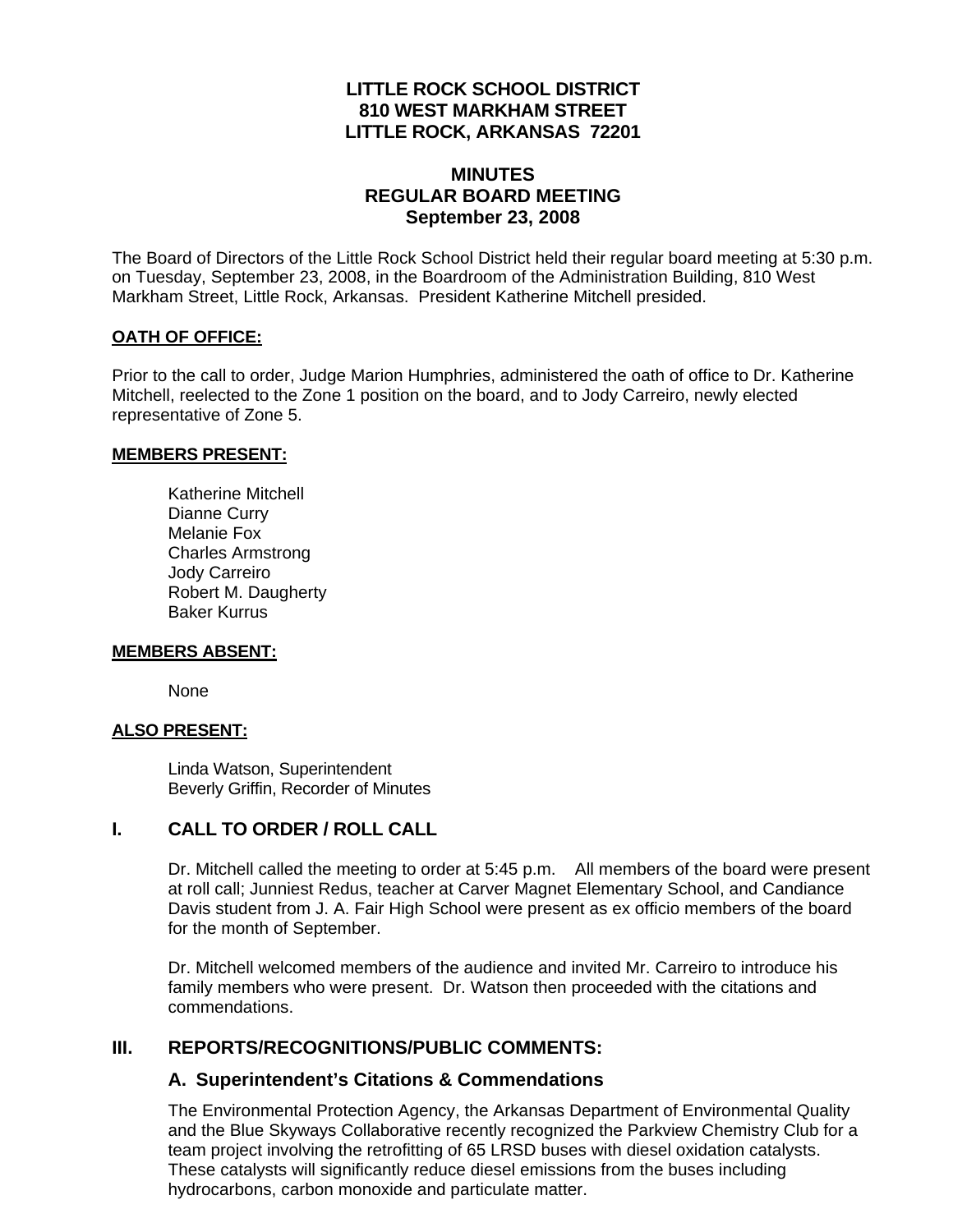Dr. Dexter Booth was present with the students from the Chemistry Club; Waltin Zomaya, Yvette Wanchia, Dolapo Odeniyi, Bukola Odeniyi, and Zain Fanek. The funds to do this project came from a grant from the Blue Skyways Collaborative, a group of ten states (including Arkansas) and other public and private partnerships. The Chemistry Club also recently received the Youth Conservationist of the Year Award from the Arkansas Wildlife Federation, which was presented at the 71<sup>st</sup> annual Governor's Conservation Achievement Awards banquet on September 11.

Arthur Olds and members of the Central High School Quiz Bowl team were recognized for their win at the Arkansas Governor's Quiz Bowl Association 7-A state championship last spring. Team members included Alex Richardson, Dallas Tompkins, Cyrus Bahrassa, Anne Ye, Peter Liu, and Dillon Hupp. Most of these students graduated from Central in the spring and were away at college.

Ex-officios for September were recognized; Candiance Davis, student from J.A. Fair Magnet High School, and o Junniest Redus, teacher from Carver Magnet Elementary School.

### **B. Remarks from Citizens**

None.

### **C. Little Rock PTA Council**

No remarks.

### **D. Little Rock Classroom Teachers Association**

Cathy Kohler spoke on behalf of members of the Little Rock CTA, addressing concerns regarding the negotiations process and the amount of money available for allocation to teachers for salary increases. She noted that administrators recently received \$200,000 in raises and that teachers were having a difficult time understanding why teachers and other school-based employees weren't being given an equitable increase. She stated that the teachers want to be a priority to the district in the negotiations process and that their team expected mutual trust, respect, integrity and accountability.

### **IV. REPORTS AND COMMUNICATIONS:**

### **A. Remarks from Board Members**

Ms. Fox congratulated Dr. Mitchell and Mr. Carreiro on their successful campaigns for board service.

Ms. Curry congratulated Dr. Mitchell and Mr. Carreiro; she also spoke to the audience regarding support for LRSD teachers and educational support staff and putting achievement as our top priority.

Mr. Kurrus thanked Mr. Berkley for his service, stating that he was always well prepared and always advocated in the best interest of the students.

Mr. Kurrus asked for support for our district athletics programs, stating "we aren't going to be competitive until we change the way we fund our athletic programs." He invited the audience to attend Friday night football games and see first hand the difference between the support given to LRSD schools compared to surrounding communities, private schools and other districts across the state.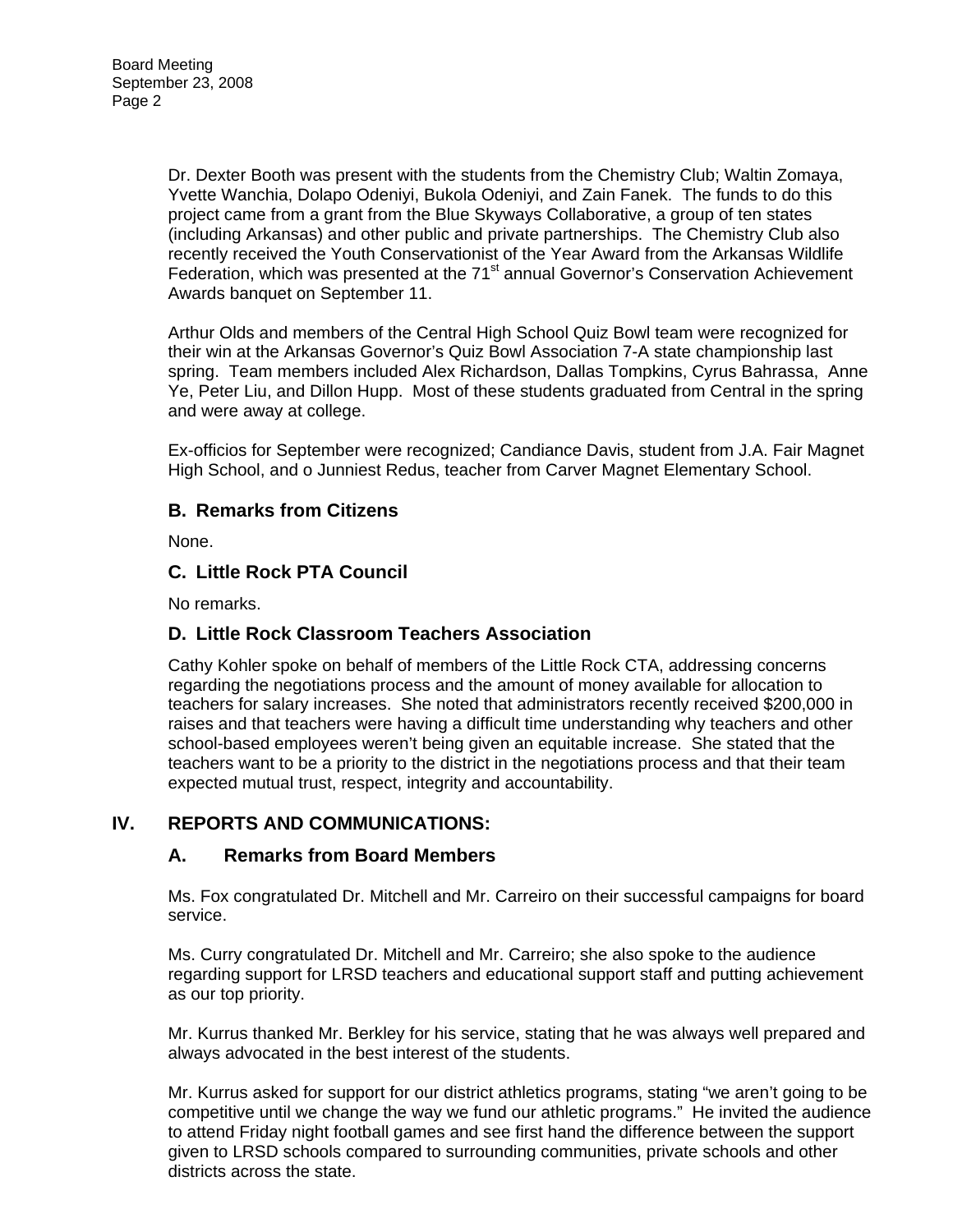Mr. Kurrus also addressed the budget and the upcoming negotiations with the teachers' union. He reminded the audience that he had voted against the recent increases in salaries for administrators and that he was always an advocate for the people who are closest to the children, saying "the best school districts spend the majority of their money in the classrooms, not in the administration."

Dr. Daugherty stated that he was also an advocate for teachers, but that having a realistic budget would allow the board to negotiate in good faith. He stated that Little Rock has the best teachers in the state and that they aren't paid near what they are worth, but it is important to set our priorities and operate within our means.

Mr. Armstrong welcomed Mr. Carreiro to the board and congratulated Dr. Mitchell on her reelection. He said that his heart is with the teachers who are the district's "foot soldiers" and that nothing can be accomplished in the district without the support of the teachers and others in the schools.

Mr. Carreiro thanked his voters and said that he ran for the board because his children had received an excellent education in the LRSD. He agreed with Dr. Daugherty that our teachers are some of the best in the state and that he wanted to do his part to serve the district and to ensure that we continue to do our best for the children in our city.

Dr. Mitchell expressed appreciation for the service Mr. Berkley provided to the district and invited him to attend the next board meeting for a public recognition. She thanked her electors for allowing her to return for another term on the board. She stated that she had been a public school classroom teacher and that she knew firsthand the challenges of a classroom teacher. She assured the teachers that the administration and the negotiating team would make sure that the negotiations were fair to everyone.

# **B. Legal Update – Chris Heller**

Mr. Heller provided a general outline of the conditions necessary for final settlement with the state concerning financial issues of the desegregation case. Three districts and the Joshua Intervenors have agreed on key points necessary to be submitted to the state later this week. Mr. Heller responded to questions from the board and it was agreed by consensus to allow Mr. Heller to move ahead with the discussions on settlement.

# **C. Presentation: AVID**

Suzi Davis presented information on the district's AVID program. The mission of AVID is to insure that students are exposed to rigorous curriculum and college prep courses with the goal of enrolling in four-year colleges upon graduation from high school. Ms. Davis and Laureen Isom, the district's director of counseling, share in the responsibilities of directing AVID in the secondary schools. AVID coaches work with students at Dunbar, Forest Heights, Henderson, Mabelvale, Central and Hall. Two AVID students, Chelsea Chang, student at Hall High and Deshawn Lee, Central High student who formerly attended Dunbar, addressed the board providing their personal perspective and experiences as AVID participants.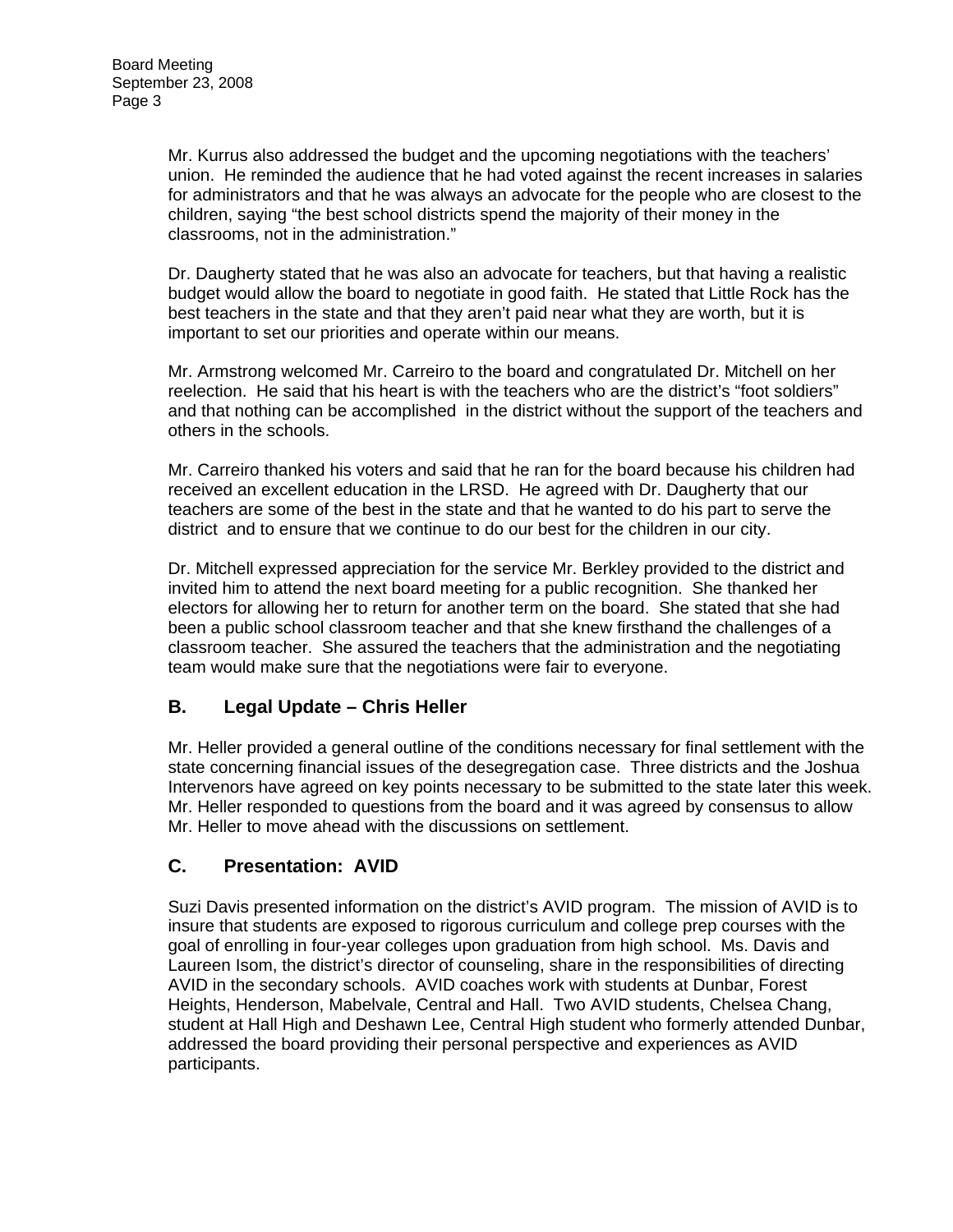# **D. Benchmark Test Results**

Karen DeJarnette reported on the results of the 2007-08 benchmark testing. A report was provided as part of the board's agenda which included a three-year comparative report by grade and ethnic background. She responded to questions from the board and indicated that additional reports would be provided once the state has ruled on appeals for several schools' AYP status.

# **E. PRE Quarterly Report**

The quarterly report was provided as part of the board's agenda.

# **F. Update: Chief Financial Officer Search**

David Hartz provided a brief overview of the search for a replacement for the position of chief financial officer, indicating that the search is being revitalized by placing ads in publications in Dallas, Kansas City, Memphis, and Tulsa.

# **G. Update: Contract Negotiations**

David Hartz reported that the teams are negotiating this week and that in depth review of the budget is underway. He pledged to continue negotiating in good faith on behalf of the administration. .

# **H. Budget Update**

No report.

# **I. Internal Auditors Report**

Mr. Becker's report was provided as part of the board's agenda.

*The board recessed briefly at 7:20 p.m.* 

# **V. APPROVAL OF ROUTINE MATTERS**

Mr. Armstrong moved to suspend the rules to elect board officers at this time. Ms. Curry seconded the motion and it carried unanimously.

# **A. Election of Officers**

For the position of Secretary, Dr. Daugherty nominated Mr. Kurrus; Mr. Kurrus declined the nomination. Ms. Fox nominated Ms. Curry; Ms. Curry declined the nomination.

Dr. Daugherty nominated Mr. Carreiro and Mr. Armstrong nominated Ms. Fox. Mr. Armstrong then moved to close the nominations. The vote in favor of Mr. Carreiro was **unanimous**.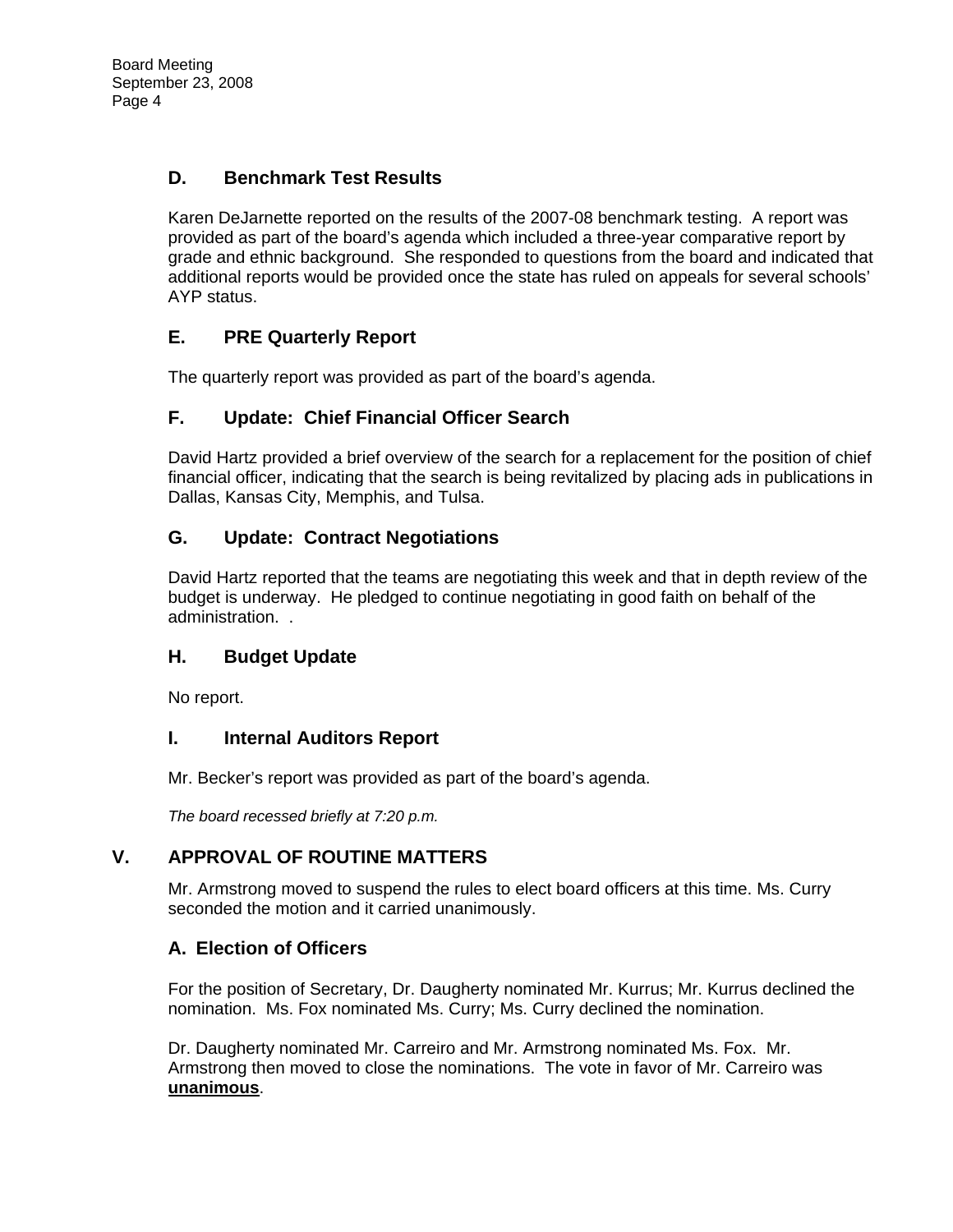Ms. Curry nominated Mr. Armstrong for the position of Vice President; Mr. Kurrus nominated Ms. Curry. Ms. Curry declined to accept the nomination and Ms. Fox moved to close the nominations. With one nomination on the floor, Ms. Fox moved to elect Mr. Armstrong by acclamation. Ms. Curry seconded the motion and it **carried unanimously.**

For the office of President, Ms. Fox nominated Mr. Kurrus; Dr. Daugherty nominated Ms. Curry. Mr. Armstrong's motion to close the nominations was approved **unanimously**. Ms. Curry was **elected by a 4-3 vote,** with Ms. Fox, Mr. Carriero and Mr. Kurrus voting for Mr. Kurrus.

### **B. Board Disbursing Officers**

The Board was asked to approve a Resolution designating the Board President as the primary disbursing officer and the Board Vice-President as the alternate disbursing officer for the Board. As required by Arkansas Code 6-13-618. Mr. Carreiro moved to adopt the resolution as presented. Ms. Fox seconded the motion and it carried unanimously.

# **C. Donations of Property**

The Board was asked to approve the acceptance of recent donations to schools and departments within the District. The donations are listed in the following chart. Student ex officio, Candiance Davis, read the items listed in the Board's agenda. Ms. Fox made a motion to accept the donated items, Mr. Armstrong seconded the motion and it **carried unanimously**.

| <b>DONATIONS</b>              |                                                                                                                                                               |                                                                                                                                                                                                                                                                                      |
|-------------------------------|---------------------------------------------------------------------------------------------------------------------------------------------------------------|--------------------------------------------------------------------------------------------------------------------------------------------------------------------------------------------------------------------------------------------------------------------------------------|
| <b>SCHOOL/DEPARTMENT</b>      | <b>ITEM</b>                                                                                                                                                   | <b>DONOR</b>                                                                                                                                                                                                                                                                         |
| J. A. Fair High School        | \$250.00 donation to the Poetry Slam<br>\$100.00 donation to the Poetry Slam                                                                                  | Elmer L. London / Ameriprise<br>Financial Services, Inc.<br>Kim E. Richards of Flooring<br>Liquidators                                                                                                                                                                               |
| <b>Otter Creek Elementary</b> | Cash donations to Special Education<br>Class:<br>\$25.00<br>\$50.00<br>\$30.00<br>\$50.00<br>\$50.00<br>\$50.00<br>\$75.00<br>\$25.00<br>\$100.00<br>\$100.00 | Harold & Mary Dunn<br>Cheryl Corley, Ginie Cameron,<br>Allen Gandy & Family<br>Mr. & Mrs. C. W. Kinslow, Jr.<br>Muslow Oil & Gas. Inc.<br>Don & Rhonda Newsome<br>Robert E. Dudley<br><b>Sheriff Steve Prater</b><br>Hollis Downs, Rep. Dist. 12<br>Kim Rachel<br>Kinnie R. Morrison |
| <b>Woodruff Elementary</b>    | \$170.00 donation for student supplies                                                                                                                        | Danny Acker, UAMS Pathology<br>Dept.                                                                                                                                                                                                                                                 |
|                               | Round-Up spray for school grounds                                                                                                                             | Shawn Ray / Priority I Janitorial<br>Services                                                                                                                                                                                                                                        |
|                               | \$200.00 donation for incentives for<br>faculty & staff                                                                                                       | DaySprings Behavioral Health<br>Services of Arkansas                                                                                                                                                                                                                                 |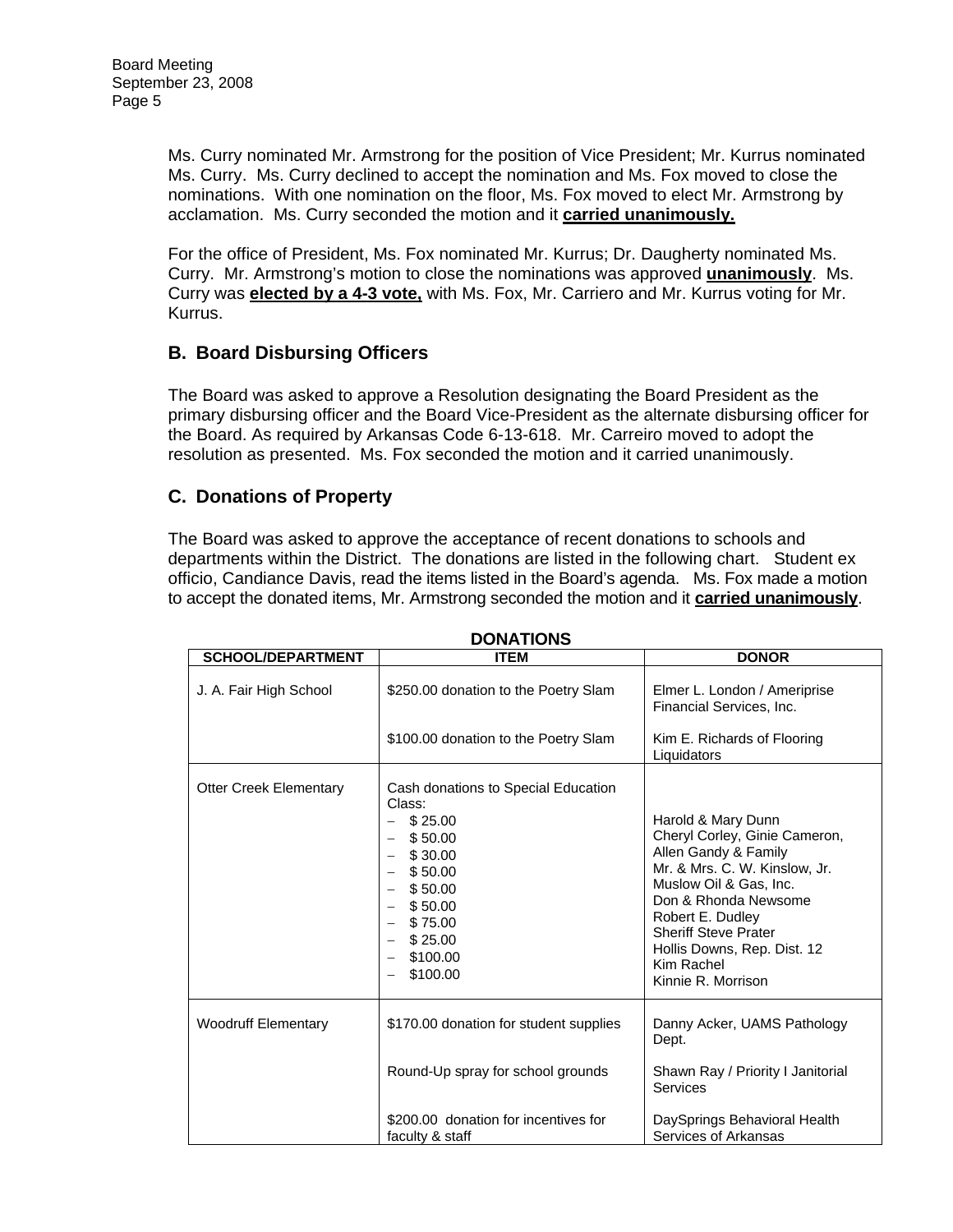## **D. Minutes**

Minutes from the board meeting held August 28, 2008 and from a special meeting held on September 11, 2008 were presented for the board's review and approval. Mr. Armstrong moved to approve the minutes as presented; Dr. Mitchell seconded the motion and it **carried unanimously**.

## **VI. EDUCATIONAL SERVICES**

#### **A. Arkansas Department of Education: School Improvement Fund Grant Submissions**

The Board was asked to support the submission of six grant applications in the ADE's School Improvement Fund grant competition. Applications were developed for Watson Elementary; Cloverdale, Forest Heights, Henderson and Mabelvale Middle schools; and McClellan High School. Eligible applicants were Title I schools in School Improvement Year 2 or beyond with priority given to schools in Year 3 or higher with the largest number of subpopulations failing to make AYP for three or more years. Dr. Mitchell moved to maintain the submission of these grant applications. Ms. Fox seconded the motion and it **carried unanimously.**

### **B. Board Regulation Revision – JICA-R Student Dress**

At the request of the board, regulation JICA-R dealing with student dress regulations was revised to remove language that implied that students would have to transfer to another school in order to opt out of school uniforms. The revised regulation will place the district in compliance with state law. No vote was required to implement the revision.

# **VII. SCHOOL SERVICES**

# **A. Adjustment to Class Size Procedures**

Dr. Watson presented a recommendation to make an adjustment to the class size provisions established by the board for Stephens, Chicot and Watson Elementary Schools. Under the board approved guidelines, kindergarten through third grades classes were staffed at 1:15 at Stephens; and 1:18 for all grade levels at Chicot and Watson.

Budgetary constraints necessitated the superintendent's request to allow flexibility in staffing as long as the classes don't exceed state standards. Dr. Watson assured the board that every effort would be made to continue to fund these classes at the lowest possible ratio.

Mr. Kurrus moved to support the superintendent's recommendation; Dr. Daugherty seconded the motion. After discussion, Mr. Carreiro moved for an amendment to the motion to include a sentence stating that the student ratio for Chicot and Watson would continue to be set at the 18:1 ratio, but that the administration would have the flexibility to assign additional students to these classes as needed. Dr. Daugherty seconded the motion to the amendment.

The vote was **unanimous** to amend the motion, and **unanimous** on the original motion as amended.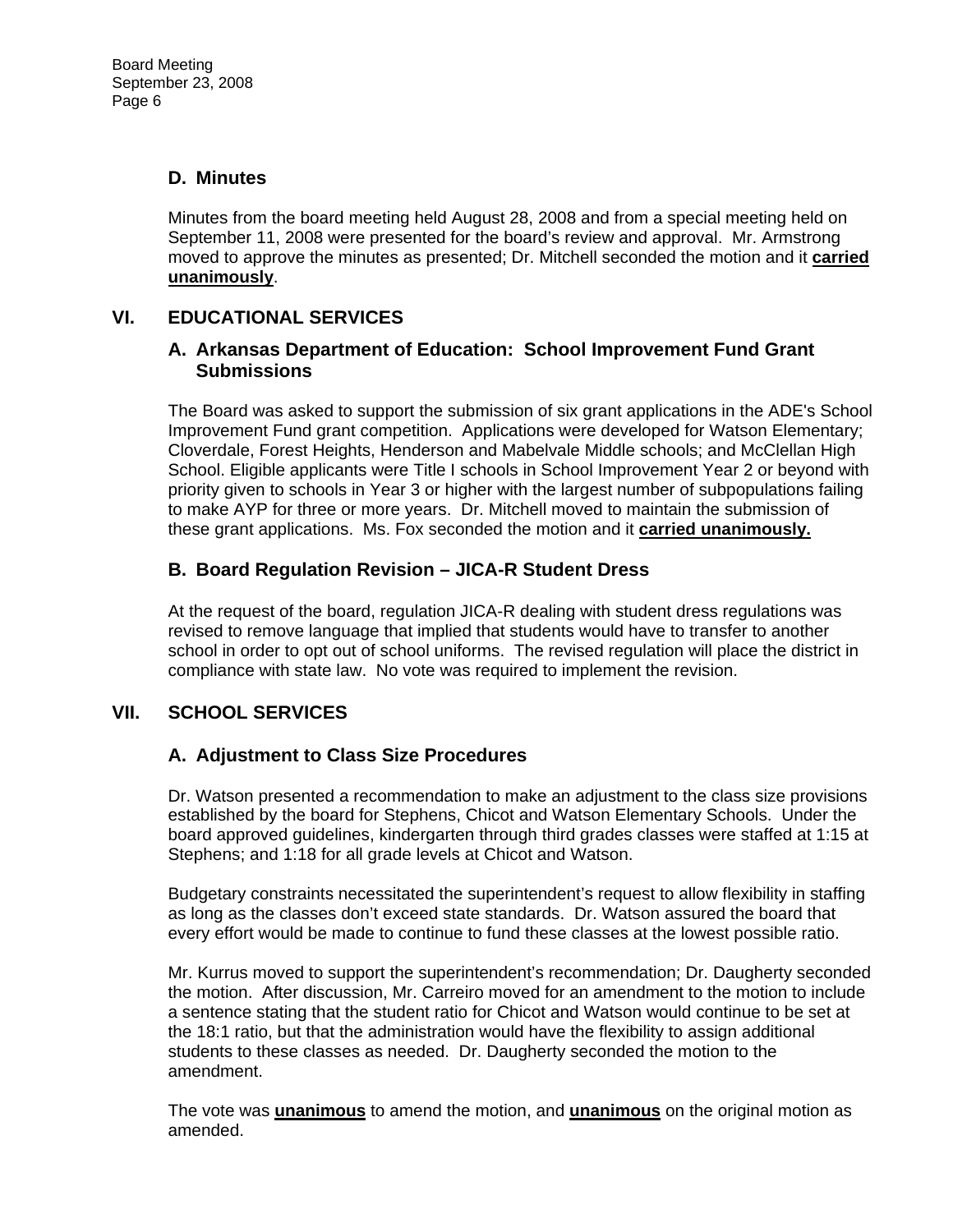### **B. Proposed Charter Schools: Fiscal Impact Statements**

The board was asked to approve the submission of a fiscal impact statement on two open enrollment charter applications pending before the Arkansas Board of Education. Under the state's charter school laws, the district is required to submit separate fiscal impact statements to the state prior to September 30.

Mr. Heller worked with Superintendent Watson to draft letters for submission to the state indicating that the district not only loses funding for each student who leaves our district to attend a charter school, but that the continuing impact of charter schools on the LRSD is more serious than just loss of funding. The students who leave are those who are from more affluent and well-educated families, leaving behind the students from lower socio-economic homes. There is evidence to support the district's position that the continual loss of students has and will continue to negatively impact the overall academic levels of the LRSD.

Dr. Mitchell made a motion to approve the submission of the proposed fiscal impact statement to the ADE opposing the application from the Little Rock Preparatory Academy. Dr. Daugherty seconded the motion and it **carried 5-2**, with Ms. Fox and Mr. Kurrus voting no.

Mr. Armstrong made a motion to approve the submission of the proposed fiscal impact statement to the ADE opposing the application from the Urban Preparatory Academy for Young Men. Dr. Daugherty seconded the motion and it **carried 6-1**, with Mr. Kurrus voting no.

### **VIII. HUMAN RESOURCES**

### **A. Personnel Changes**

Routine personnel changes were provided as part of the board's agenda. Mr. Armstrong made a motion to approve these changes as submitted. Dr. Daugherty seconded the motion and it carried unanimously.

# **IX. FINANCE & SUPPORT SERVICES**

### **A. Purchase of Property at 13201 Kanis Road**

The administration had been asked to continue to pursue the acquisition of land in West Little Rock for future development of a middle school. A parcel of land at 13201 Kanis Road, which consists of approximately 9.6 acres, was offered for sale to the District for \$720,000. Wayne Adams discussed the proposed purchase and responded to questions from the board. He agreed with board members that additional land would be required to made the site suitable for a school facility and that there were road improvements that would have to be made if a school was to be built at that location.

Mr. Kurrus moved to decline purchase of this particular piece of property; Dr. Daugherty seconded the motion. The motion **carried 5-1-1**, with Dr. Mitchell voting no and Mr. Armstrong abstaining.